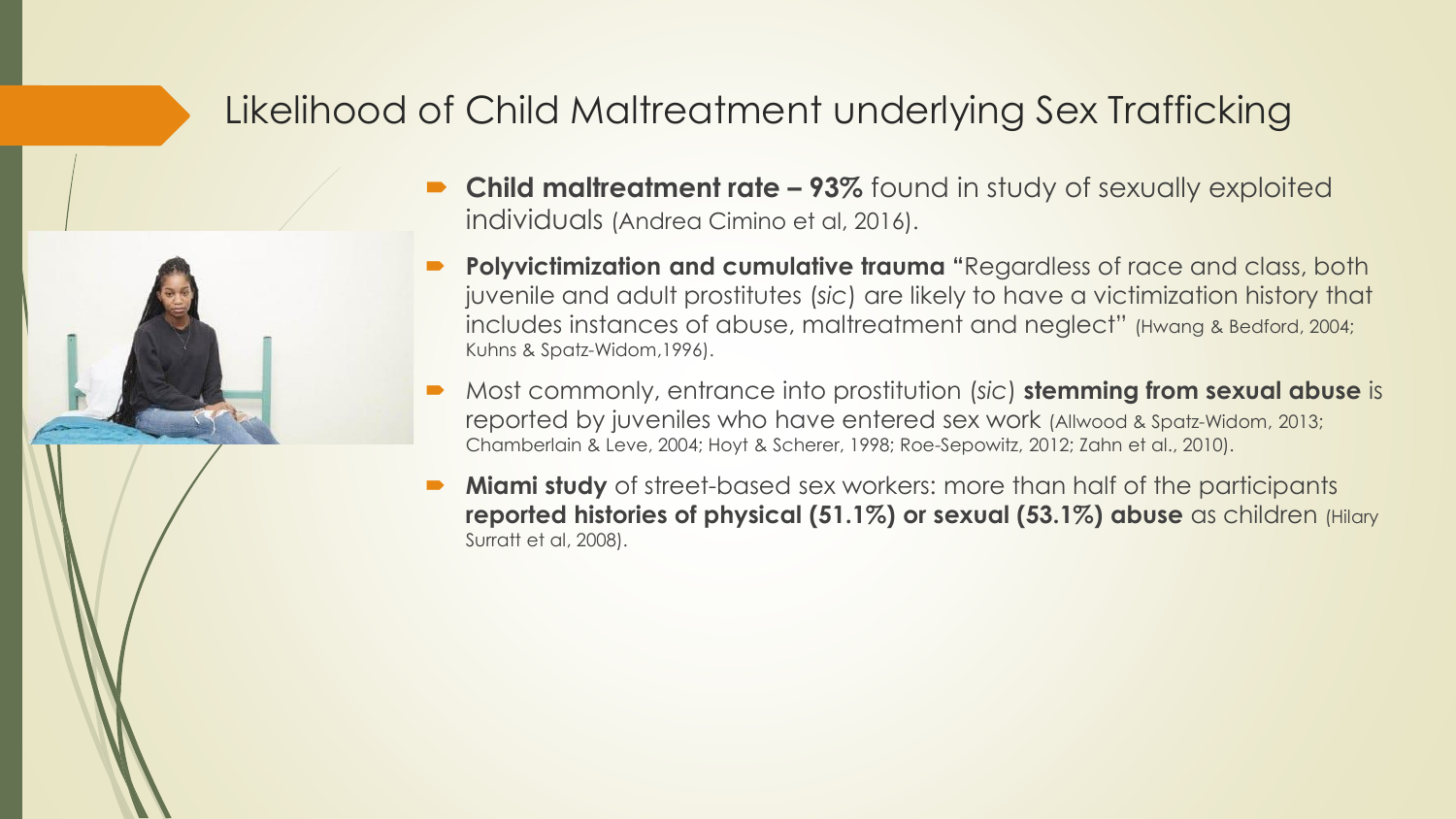### Sexually Exploited in Relationships



- NYC sex trade report: 37% (of respondents) reported having relatives in the sex trade. ("Navigating Force and Choice: Experiences in the New York City Sex Trade" (Elise White et al, 2018).
- **Trafficked survivors were more likely to have been in** foster care (34%), to have left home at younger age (average age15.8), to have current housing instability (37%), and to be involved in street-level sex work (79%). (White et al, 2018)
	- **Between 22%** (Williamson & Baker, 2009) **and 40%** (Norton-Hawke, 2004) **of adult women** engaging in sex work report **working under the control of a pimp/trafficker** (Roe-Sepowitz & Hickle, 2014).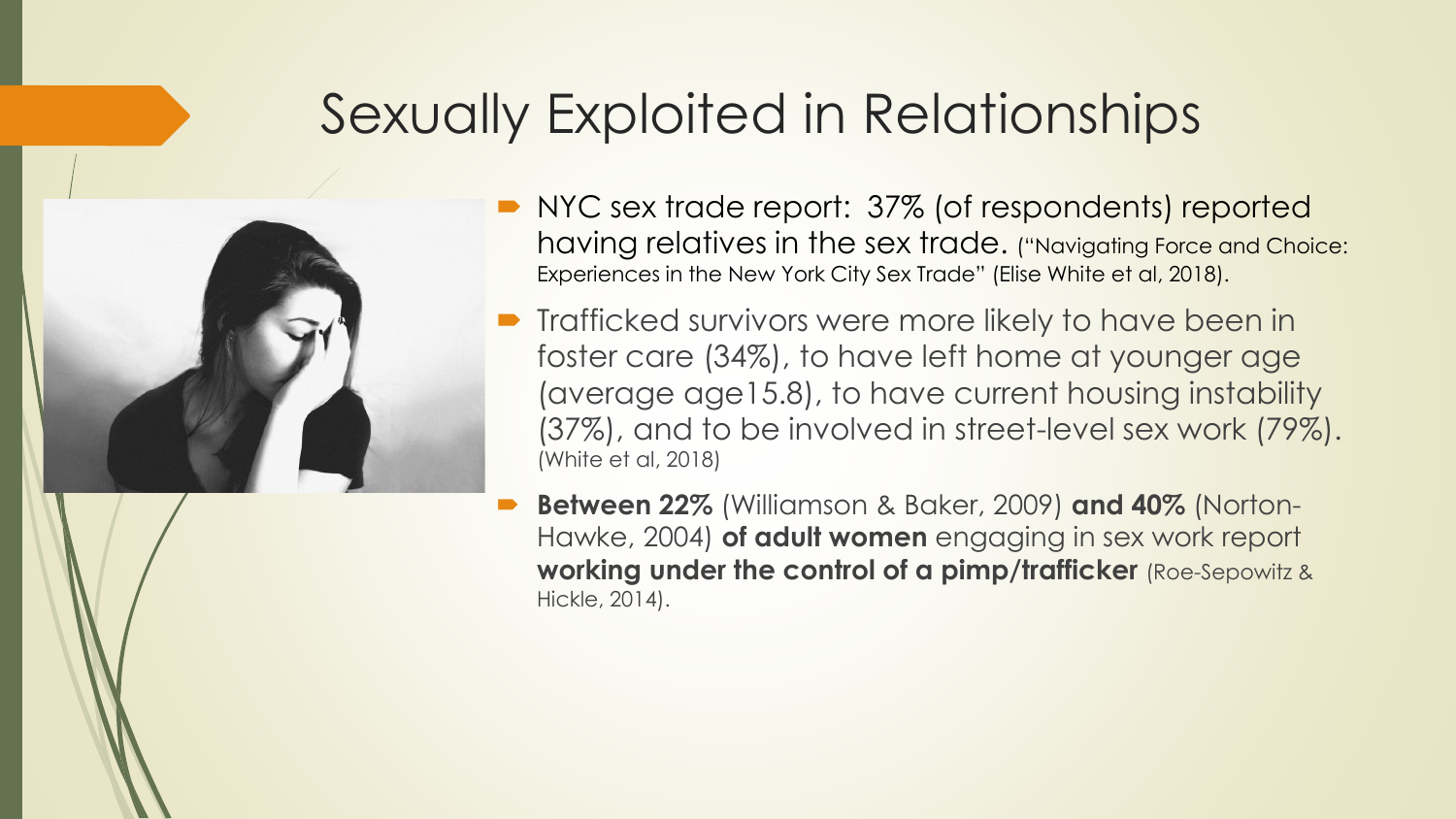## Addiction & Survival Needs

- Drug use and sex trade are mutually reinforcing for both teens and adults
- Even for teens, research finds a girl can find herself in a "life of prostitution (*sic)*and petty crime in order to meet her survival needs, which now include food and shelter as well as drugs and alcohol" (Chesney-Lind & Daly, 2006).
- **50% of women in substance use programs report history of familial sexual abuse, and 80-90% of women in SUD treatment report histories of trauma**.